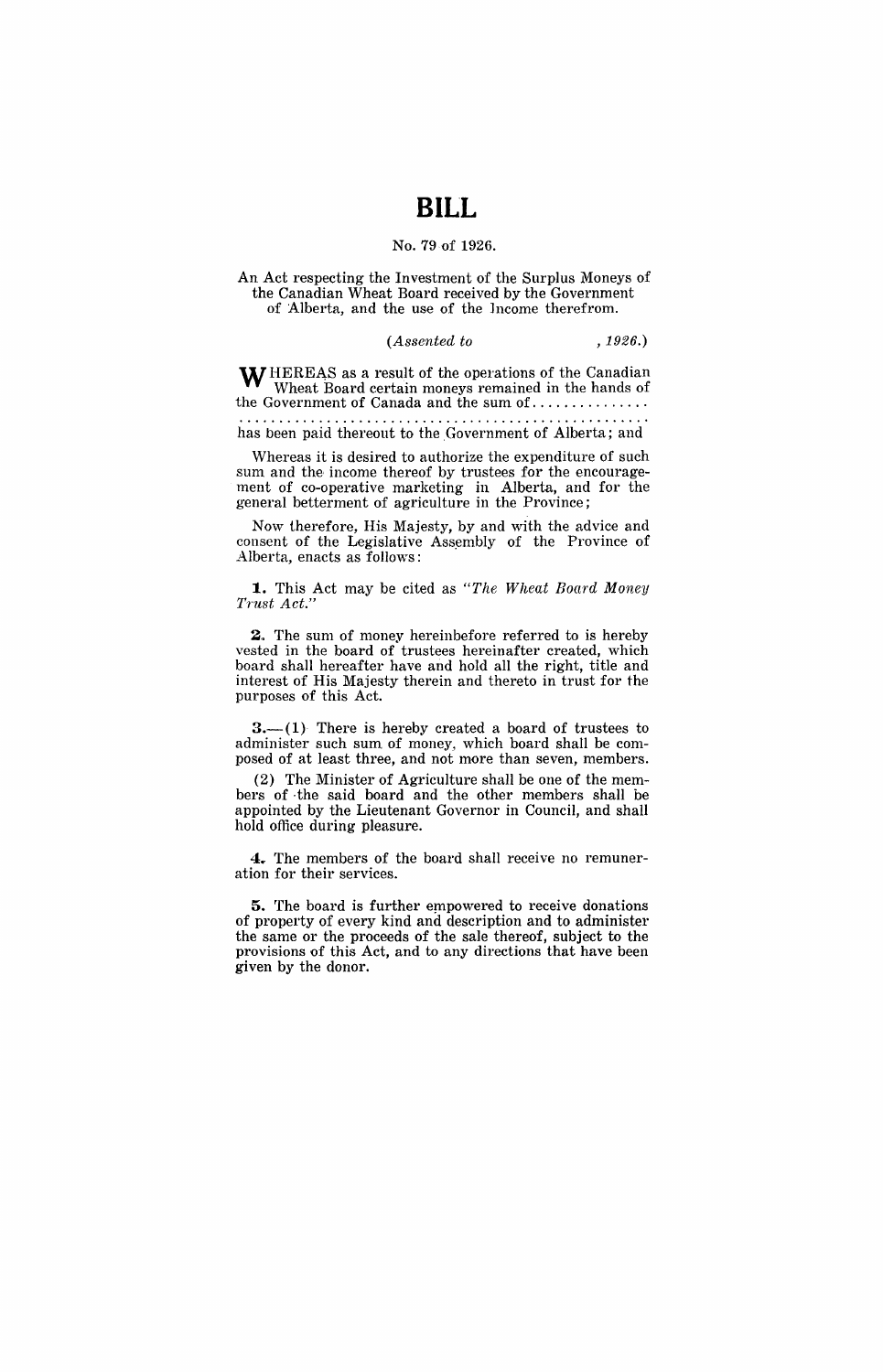**6.** The said sum of money shall be invested by the board in a security or securities in which the Government is authorized to invest money under the provisions of *The Provincial Loans Act,* and any such investment may be from time to time varied or realised.

**7.** The duties of the board shall be-

- (a) to assist in the development and  $\cdot$  encouragement of co-operative marketing amongst agricultural producers in Alberta, and in the general betterment of agriculture in the Province;
- (b) to investigate laws and agencies for and methods of co-operative marketing in Alberta, and elsewhere, and to report thereon, with recommendations, to the Lieutenant Governor in Council;
- (c) to perform such other duties incidental or ancillary to the matters hereinbefore enumerated as the Lieutenant Governor in Council may direct.
- $(d)$  to expend such portion of the said sum or of the interest thereon which it may deem necessary for the purpose of carrying out the duties hereinbefore set out;

**8.** The board may make grants out of the said sum of money to provide prizes for scholarships and shall have power to make regulations as to the method and conditions of awarding the same.

**9.** The accounts of the board shall be audited from time to time by the Provincial Auditor.

**10.** The board shall make an annual report to the Legislature.

**11.** This Act shall come into force upon the day on which it is assented to.